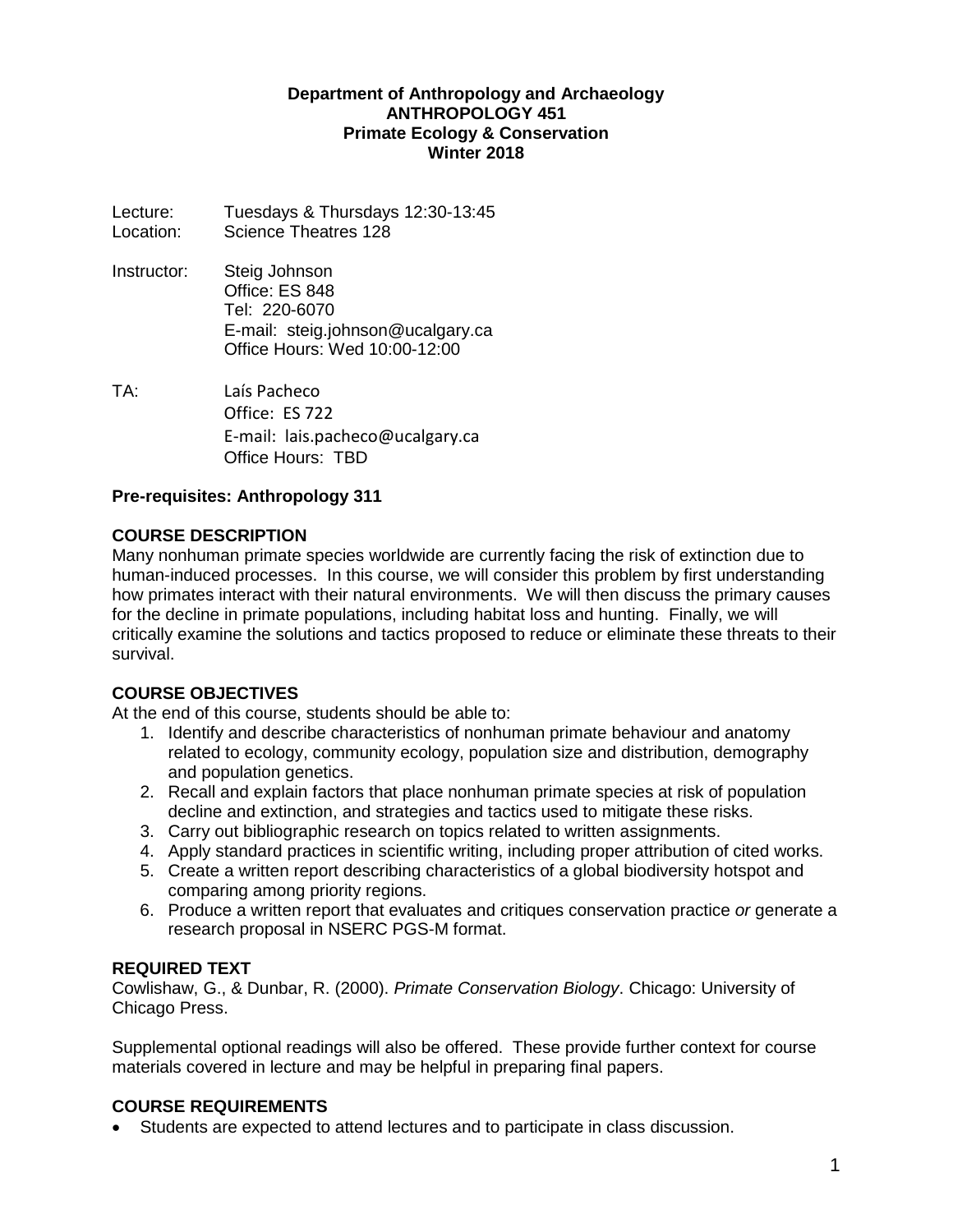- There are two in-class tests based on material covered in lectures and in assigned readings. Tests are non-cumulative and in multiple choice and short answer format. Make-up tests will not be given unless you have written proof of medical or other dire emergency. You should inform the instructor or teaching assistant of your absence *prior* to the test.
- There is an exercise adapted from material created by the Network of Conservation Educators and Practitioners (NCEP). NCEP is a collaborative project of the American Museum of Natural History's Center for Biodiversity and Conservation (CBC) and a number of partners around the world, working to create and foster the implementation of a comprehensive set of teaching and learning modules in support of biodiversity conservation.
- Finally, there is a final paper. Students are offered two choices for this assignment: (1) grant proposal for a primate conservation biology field project or (2) critical report on an organization active in the conservation of primates.

#### **IMPORTANT DATES**

| January 8      | First day of class  |
|----------------|---------------------|
| February 19-25 | Reading Week        |
| April 12       | Last day of lecture |

### **GRADING GUIDELINES**

|             | % Final Grade |
|-------------|---------------|
| February 16 | 30%           |
| March 9     | 10%           |
| March 30    | 30%           |
| April 12    | 30%           |
|             | (Due) Date    |

- Students are responsible for materials covered in the texts and lectures.
- Classroom materials missed due to absenteeism are the sole responsibility of the student.
- Assignments submitted late will have 5% per day deducted from their mark.
- Grading of writing (style, grammar, organization, etc.) is a factor in the evaluation of students' written assignments.
- A passing grade on any particular component of the course is not essential for the student to pass the course as a whole.
- There is no final examination.
- Calculators and electronic devices are not allowed during tests.
- Letter grades are assigned according to the following:

| A+<br>A | $100 - 94.9\%$<br>$94.8 - 89.9\%$ | R.           | 79.8 – 74.9%<br>$B - 74.8 - 70.9\%$ |    | $C - 62.8 - 58.9\%$<br>$D+ 58.8 - 54.9%$ |
|---------|-----------------------------------|--------------|-------------------------------------|----|------------------------------------------|
| А-      | $89.8 - 84.9\%$                   |              | $C_{+}$ 70.8 - 66.9%                | D. | $54.8 - 49.9\%$                          |
| B+      | $84.8 - 79.9\%$                   | $\mathbf{C}$ | $66.8 - 62.9\%$                     | E. | 49.8% and below                          |

#### **LECTURE SCHEDULE**

(Topics subject to change)

#### **Part I. Intrinsic Processes: Primate Ecology & Population Biology**

| Jan 9 |      | Introduction to the Course |  |
|-------|------|----------------------------|--|
|       | Film |                            |  |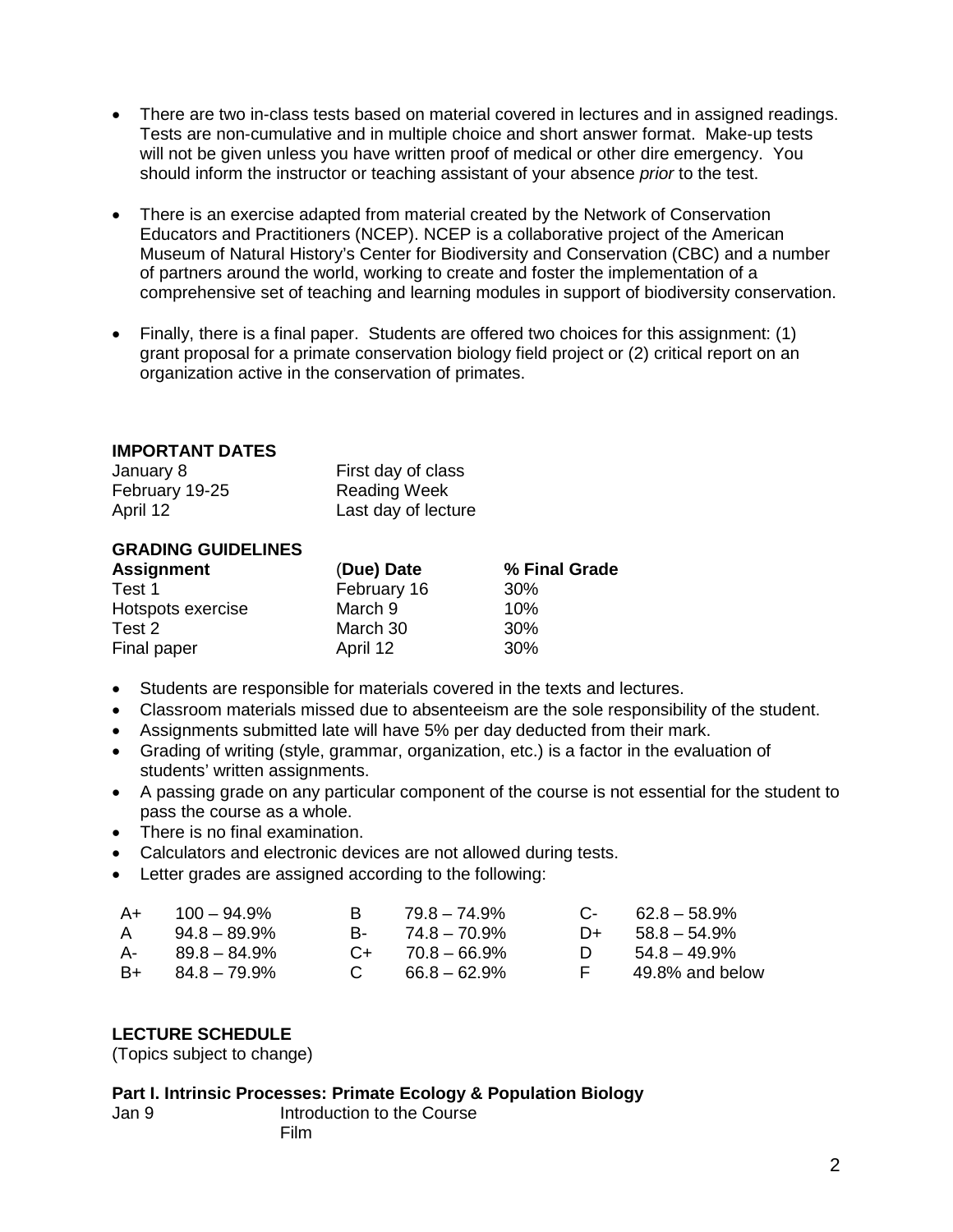| Jan 11        | Film (cont.)<br>What is Biodiversity?<br>Reading: Chapters 1, 2                                                                      |
|---------------|--------------------------------------------------------------------------------------------------------------------------------------|
| Jan 16-18     | What is Biodiversity? (cont.)                                                                                                        |
| Jan 23-25     | <b>Primate Ecology</b><br>Reading: Chapters 3, 4                                                                                     |
| Jan 30-Feb 1  | Distribution and Abundance<br><b>Population Biology</b><br>Reading: Chapters 5, 6                                                    |
| Feb 6-8       | Population Biology (cont.)<br><b>Review Part I</b>                                                                                   |
| Feb 13        | Test 1                                                                                                                               |
| Feb 15        | Part II. Extrinsic Factors: Anthropogenic Disturbance & Conservation Approaches<br><b>Extinction Processes</b><br>Reading: Chapter 7 |
| Feb 20-22     | <b>Reading Week</b>                                                                                                                  |
| Feb 27-Mar 1  | Extinction Processes (cont.)<br><b>Habitat Disturbance</b><br>Reading: Chapter 8                                                     |
| Mar 6-8       | Habitat Disturbance (cont.)<br>Hunting<br>Reading: Chapter 9                                                                         |
| Mar 8         | <b>Hotspots assignment due</b>                                                                                                       |
| Mar 13-15     | Hunting (cont.)<br>Film                                                                                                              |
| Mar 20-22     | Film (cont.)<br><b>Conservation Strategies &amp; Tactics</b><br>Reading: Chapters 10, 11, 12                                         |
| Mar 27        | Conservation Strategies & Tactics (cont.)<br><b>Review Part II</b>                                                                   |
| <b>Mar 29</b> | Test 2                                                                                                                               |
| Apr 3-5       | Final paper workshops                                                                                                                |
| Apr 10        | Final paper workshops (cont.)                                                                                                        |
| Apr 12        | <b>Final paper due</b>                                                                                                               |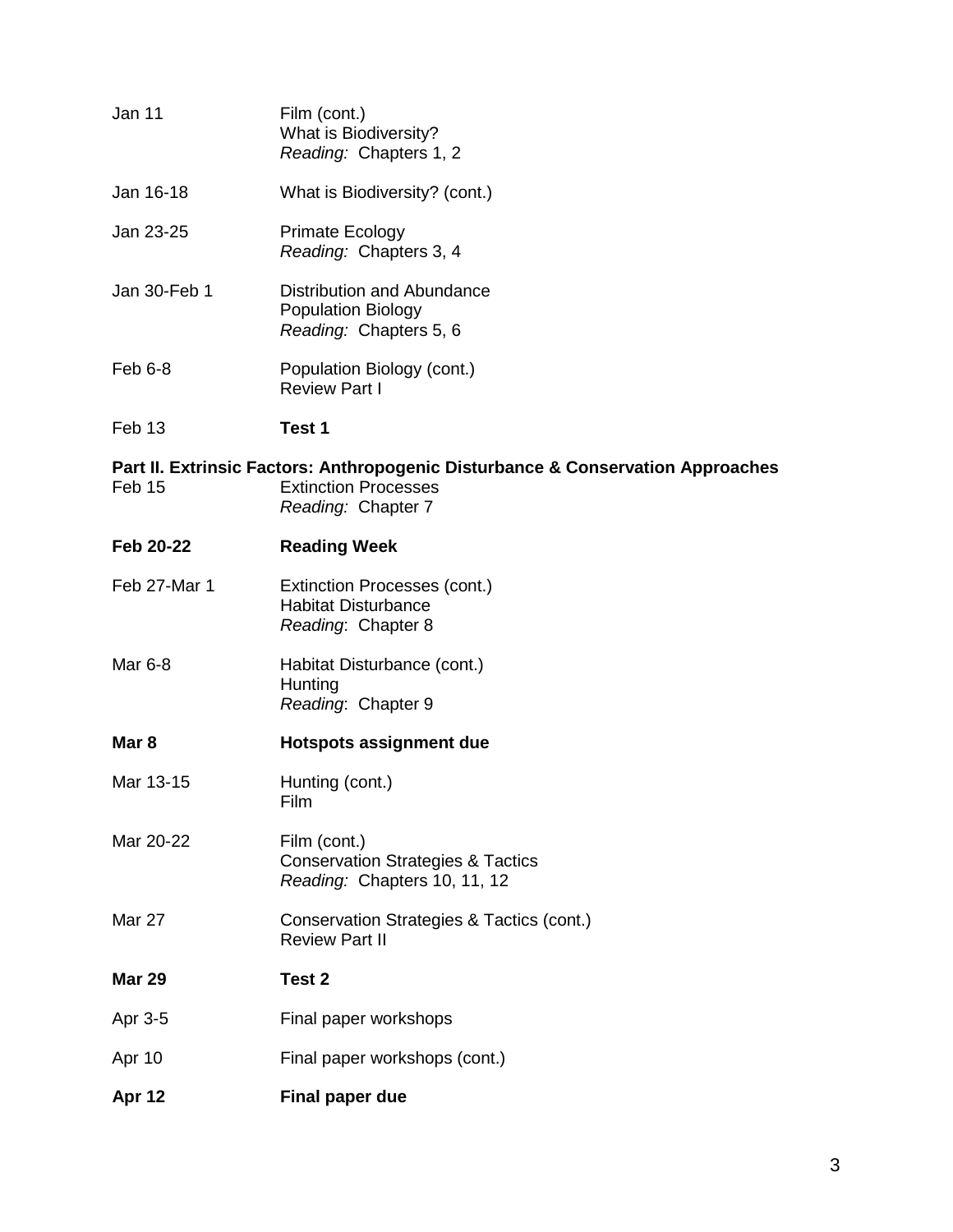## **PLAGIARISM AND CHEATING**

Plagiarism: "to steal and pass off the ideas or words of another as one's own" (Webster's). Plagiarism will not be tolerated and will automatically result in a failing grade for the submission. Any student caught plagiarizing will also be subject to additional University sanctions. Students are expected to be familiar with the Department of Anthropology and Archaeology's policy on intellectual honesty

### **DEFERRED EXAMS:**

A student who is absent from a test for legitimate reasons must discuss an alternative course of action with the instructor. The instructor at their discretion may transfer the percentage weight for the test to the final examination, if there is a final examination in the course, set another test, etc. An instructor will normally make this decision on the basis of verbal information provided by the student. In the event that an instructor feels that they cannot judge the veracity of the information provided, Students must be aware that they are responsible for payment of any charge associated with the medical assessment and documentation as this service falls outside the realm of services provided by the Provincial Health Care Plan. Deferral of the registrar scheduled final exam requires Registrar approval.

### **ACADEMIC ACCOMMODATIONS**

http://www.ucalgary.ca/access/accommodations/policy Students needing an Accommodation because of a Disability or medical condition should communicate this need to Student Accessibility Services in accordance with the Procedure for Accommodations for Students with Disabilities Students needing an Accommodation based on a Protected Ground other than Disability, should communicate this need, preferably in writing, to the instructor of this course.

## **ACADEMIC INTEGRITY**

Academic integrity is essential to the pursuit of learning and scholarship in a university, and to ensuring that a degree from the University of Calgary is a strong signal of each student's individual academic achievements. As a result, the University treats cases of cheating and plagiarism very seriously. Non-academic integrity also constitutes an important component of this program.

For detailed information on what constitutes academic and non-academic misconduct, please refer to the following link: http://www.ucalgary.ca/pubs/calendar/current/k-2- 1.html

All suspected cases of academic and non-academic misconduct will be investigated following procedures outlined in the University Calendar. If you have questions or concerns about what constitutes appropriate academic behavior or appropriate research and citation methods, you are expected to seek out additional information on academic integrity from your instructor or from other institutional resources.

Where there is a criminal act involved in plagiarism, cheating or other academic misconduct, e.g., theft (taking another student's paper from their possession, or from the possession of a faculty member without permission), breaking and entering (forcibly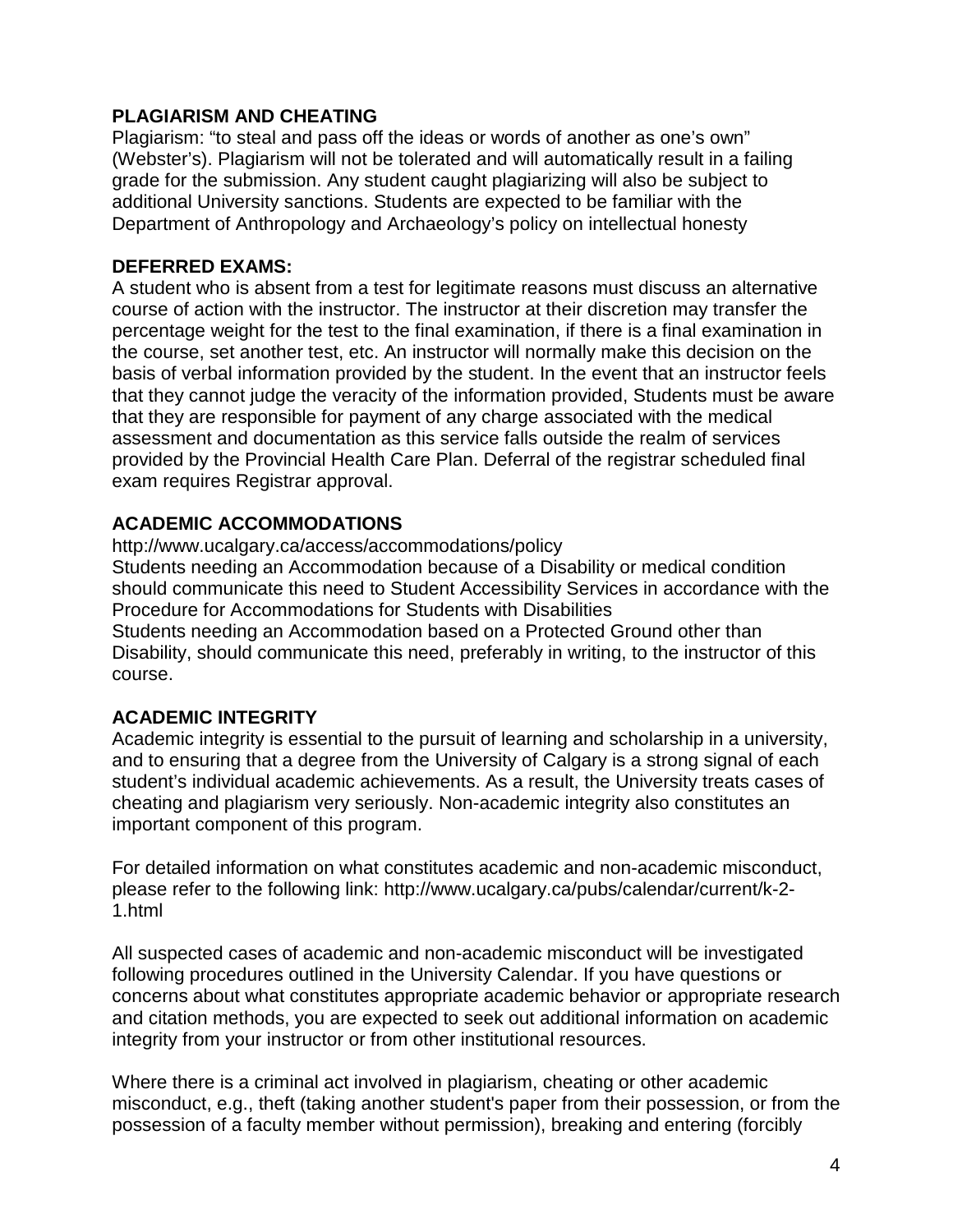entering an office to gain access to papers, grades or records), forgery, personation and conspiracy (impersonating another student by agreement and writing their paper) and other such offences under the Criminal Code of Canada, the University may take legal advice on the appropriate response and, where appropriate, refer the matter to the police, in addition to or in substitution for any action taken under these regulations by the University

## **TEACHING EVALUATIONS / USRIS (Universal Student Ratings of Instruction)**

At the University of Calgary, feedback provided by students through the Universal Student Ratings of Instruction (USRI) survey provides valuable information to help with evaluating instruction, enhancing learning and teaching, and selecting courses. Your responses make a difference, please participate! Website: http://www.ucalgary.ca/usri/

## **Writing Across the Curriculum**

Writing skills are not exclusive to English courses and, in fact, should cross all disciplines. The University supports the belief that throughout their University careers, students should be taught how to write well so that when they graduate their writing abilities will be far above the minimal standards required at entrance. Consistent with this belief, students are expected to do a substantial amount of writing in their University courses and, where appropriate, members of faculty can and should use writing and the grading thereof as a factor in the evaluation of student work. The services provided by the Writing Support, part of the Student Success Centre, can be utilized by all undergraduate and graduate students who feel they require further assistance

**Emergency Evacuation Assembly Points:** In the event of an emergency that requires evacuation, please refer to the following link to become familiar with the assembly points for the class: http://www.ucalgary.ca/emergencyplan/assemblypoints

# **Freedom of Information and Protection of Privacy Act:**

The University of Calgary is committed to protecting the privacy of individuals who work and study at the University or who otherwise interact with the University in accordance with the standards set out in the Freedom of Information and Protection of Privacy Act. Please refer to the following link for detailed information:

## http://www.ucalgary.ca/legalservices/foip

The Department of Anthropology and Archaeology's FOIP (Freedom of Information and Privacy) policy requires all reports/examinations to be returned to students during class time or the instructor's office hours. Any term work not picked up will be placed in the Anthropology and Archaeology Office (ES620) for distribution. Any student not wishing to have their work placed in the office must make alternative arrangements with the course instructor early in the term.

**Safewalk Information:** Campus Security, in partnership with the Students' Union, provides the Safewalk service, 24 hours a day to any location on Campus including the LRT, parking lots, bus zones and University residences. Contact Campus Security at (403) 220-5333 or use a help phone, and Safewalkers or a Campus Security Officer will accompany you to your campus destination.